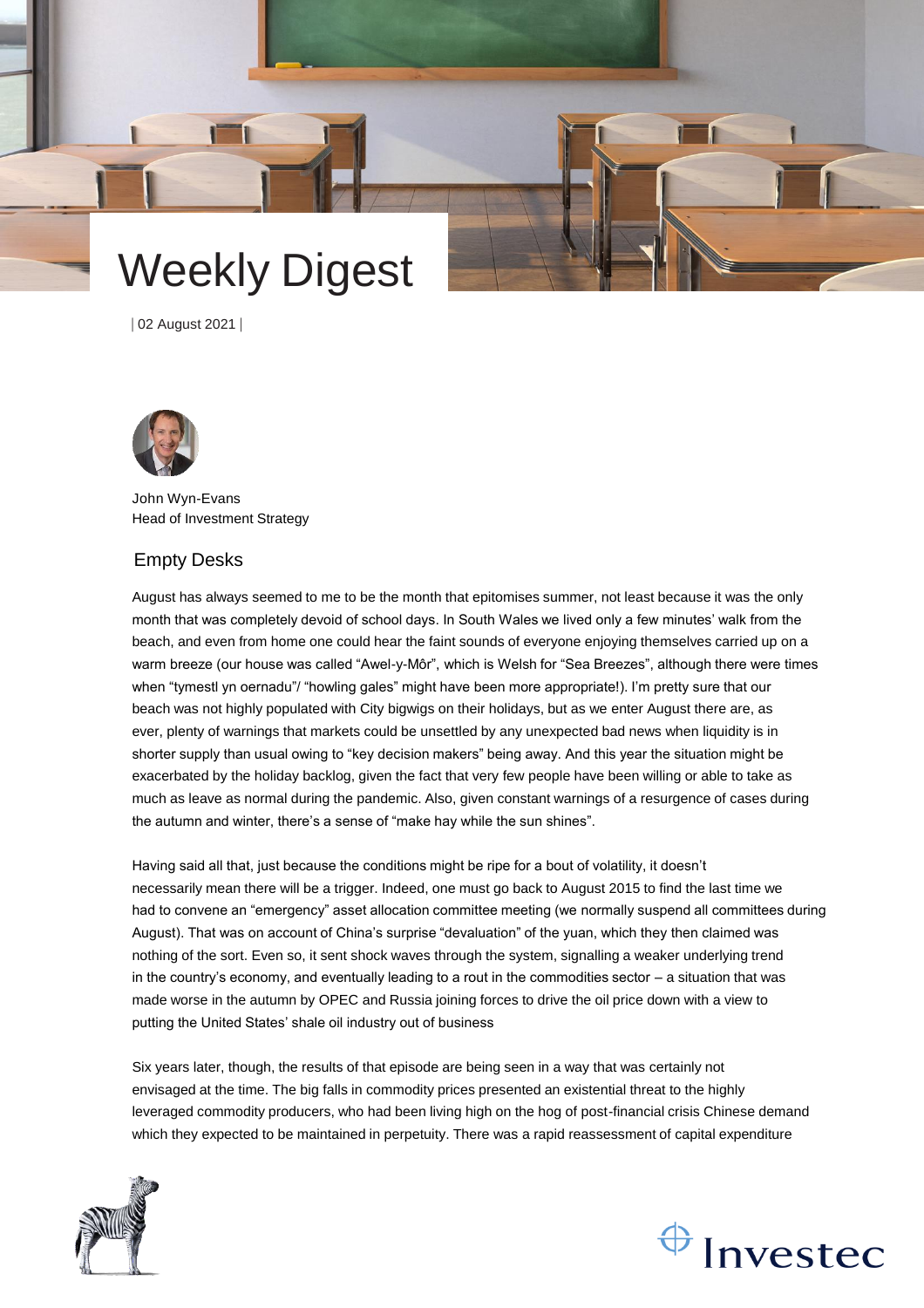requirements and balance sheets were repaired. That has led us to a position today where companies in the Energy and Mining sectors are generating surplus cash hand over fist and rewarding shareholders with juicy dividends. It is also contributing to the rise in overall inflation, as the supply of some commodities cannot keep up with resurgent demand. And there is little sign yet that producers are in the mood to reverse their austerity drive. Environmental and social factors are also increasingly weighing on the progress of new extraction projects. Still, it's all a reminder of the cyclicality of financial markets, and that opportunity often arises out of adversity.

China's authorities have been springing a few more surprises on investors recently, although it's not yet entirely clear what the ensuing opportunities might be. It all started off with the postponement of Ant Financial's Initial Public Offering in Hong Kong last October. Ant is the part of technology conglomerate Alibaba that controls the Alipay online payments company, whose services are used by more than a billion people. It seemed at the time that the authorities were reining in the influence of Alibaba's founder Jack Ma, following critical comments he had made about the predominantly state-controlled banking system. Ma himself mysteriously disappeared from public view for several months, before reappearing as a more contrite character than he had been.

There was more justification given for undertaking a review of Ant's activities in that its enormous cash deposits were undermining the stability of the traditional banking sector. Therefore, it would be subjected to more stringent regulation. On the face of it, that is not unreasonable. Some of China's unregulated financial activities, notably the selling of "wealth management" products (nothing like what that label means in the UK), have seen investments come to a sticky end after initially offering incredibly attractive "guaranteed" returns.

There was a relatively limited reaction to the Ant situation initially, as it was seen as a specific case. However, there were further subsequent interventions, which gradually undermined investors' confidence in China's technology giants. These included a crackdown on Tencent's music licensing business and then the threat of huge fines for ride-hailing company Didi, which was accused of illegally collecting personal data from users. One can only assume that such activity is the sole prerogative of the government! The Didi news came just days after its own listing in the United States, sending the share price sharply lower, which was seen in some quarters as a deliberate kick in the shins to US investors.

The final straw came just over a week ago, though, and took everyone by surprise. Notice was served that private education companies - mainly those involved in tutoring outside normal school hours - must convert themselves into non-profit entities. This wiped out billions of dollars' worth of equity value. This time though, the emphasis was placed more on the social benefits of lowering the cost of education, as it would encourage families to have more children. A similar social angle was also evident in an investigation into the pay and working conditions of delivery drivers at Meituan, the local leader in the food delivery market.

It's hard to know exactly what is going on here, but it certainly looks as though corporate profits, in some sectors at least, are subservient to the goals of the Chinese Communist Party (CCP). And there is definitely no sugar-coating on the pill for investors, especially foreigners (with the main emphasis on the US). It does little to make one feel more confident about any short-term rapprochement between the world's two largest powers.

We have been of the opinion for some time that the unwritten contract between the CCP and the citizens of China runs along the lines of "we improve your lives and you let us run the country". Taken at face value, what China is doing to "level up" the playing field for its citizens is reminiscent of what governments in the West are offering their voters. The big difference for China's government is that it does not have to



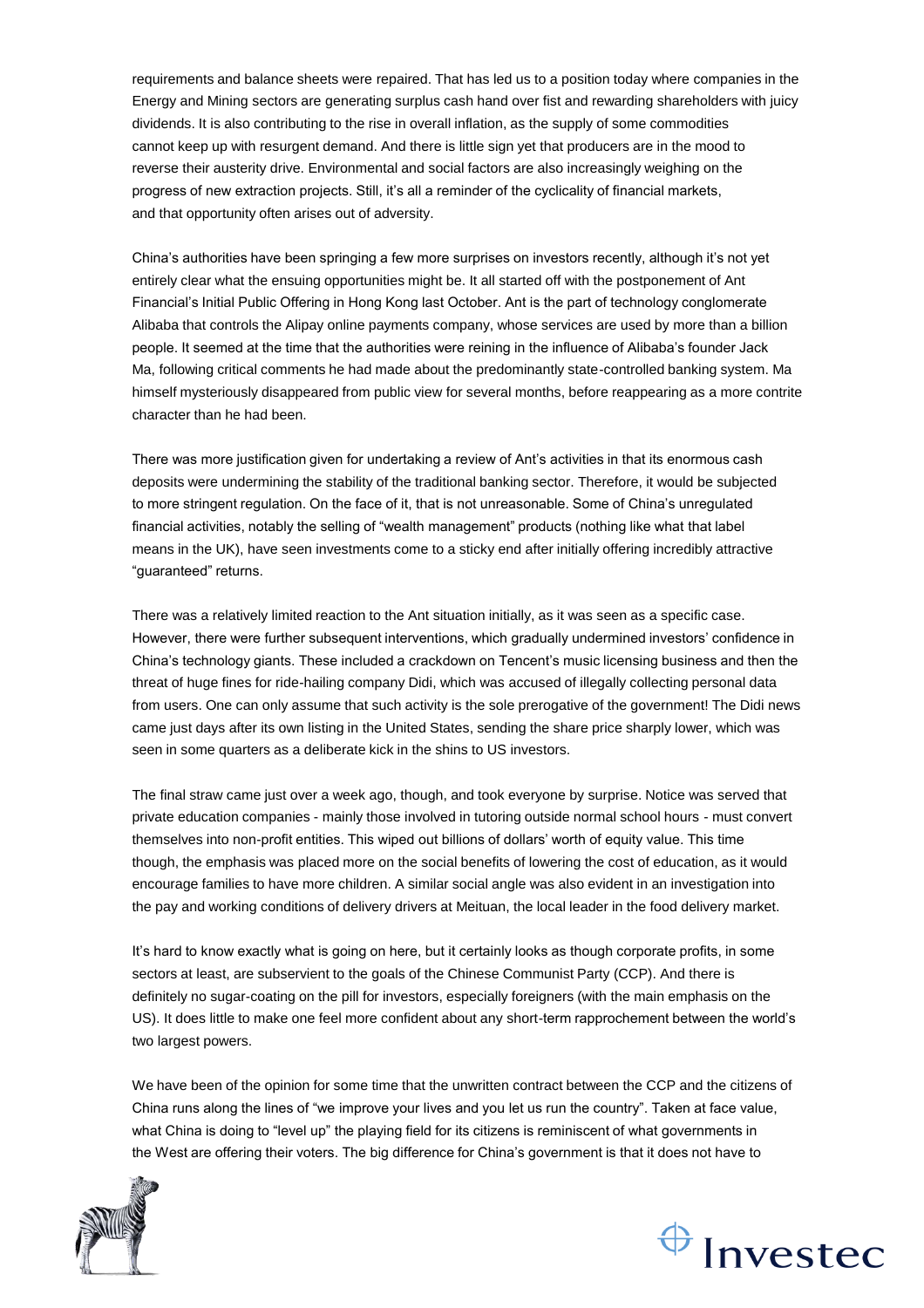pay heed to the ballot box and can therefore make dramatic policy interventions without warning or fear of backlash, which creates its own risk of market volatility. The positive take is that moves such as these create a more sustainable platform for increased consumption in the longer term. As with the events of 2015, there will most probably be a silver lining, but the clouds have yet to part sufficiently for it to be clearly visible.

I'm not quite going to relive my childhood with no "school days" in August, but this is my last Weekly Digest until we are on the other side of the Bank Holiday weekend. Unlike some other publications that take the summer off, this one will be entrusted to a few of my colleagues who will provide you with their own refreshing insights into financial markets. In the meantime, I hope everyone manages to get some sand between their toes for at least a few days.